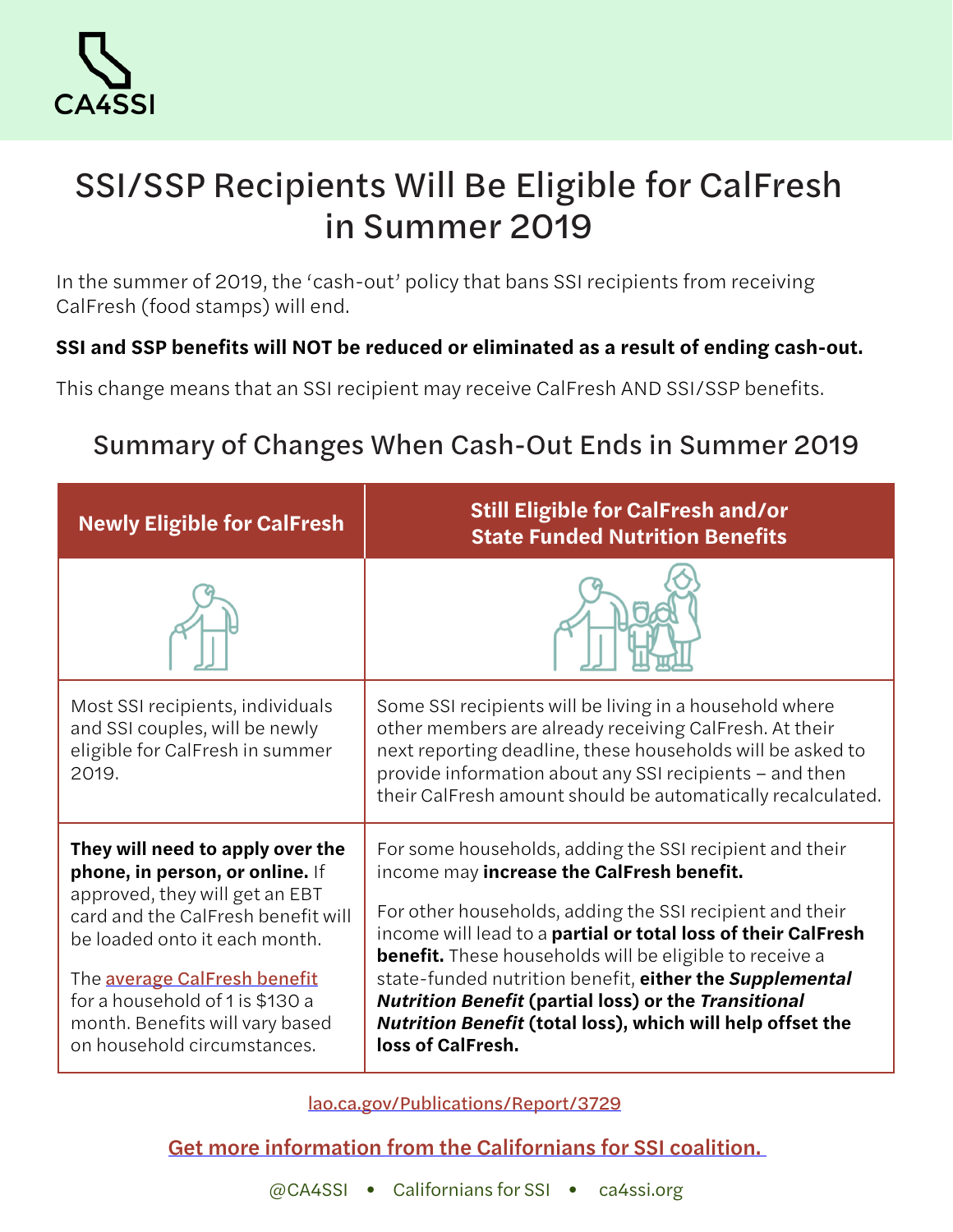#### CA4SSI Statewide Organizational Endorsers

*AARP, ACLU California, AllCare Alliance, The ARC CA, California Association of Food Banks, California Alliance for Retired Americans, California Association of Public Authorities for IHSS, California Church IMPACT, California Council of the Blind, California Emergency Foodlink, California Food Policy Advocates, California Foundation for Independent Living Centers, California IHSS Consumer Alliance, California Partnership, California Senior Legislature, Californians for Disability Rights, CLUE: Clergy and Laity United for Economic Justice, Community Services Unlimited Inc., County Welfare Directors Association of CA, Courage Campaign, Disability Rights California, Educate Advocate, Food Chain Workers Alliance, Housing California, IHSS Consumers Union, Insight Center, Jewish Public Affairs Committee of California, Justice in Aging, Lutheran Office of Public Policy – California, Magnolia Women's Recovery Center, National Association of Social Workers/CA Chapter, National Center for Lesbian Rights, Produce Good, Redwood Empire Food Bank, Resources for Independent Living, SEIU, Service Center for Independent Life, UDW/AFSCME Local 3930, Western Center on Law and Poverty*

#### **Bay Area**

*ABD Productions, AIDS Housing Alliance/SF, Alameda County Commission on Aging, Alameda County Community Food Bank, Ala Costa Centers, Alameda County Developmental Disabilities Planning and Advisory Council, Alameda County Homeless Action Center, Allen Temple Arms, All Saints Episcopal Church, Asian Law Alliance, Bay Area Community Services, Berkeley Food Pantry, Berkeley Food Policy Council, Bethel Community Presbyterian Church, CANV Food Bank, Center for the Vulnerable Child, Central City SRO Collaborative, City of Oakland Human Services Department, Choice in Aging, Community Action Alliance / Agnes Memorial Church, Community Action Marin, Community Action of Napa Valley Food Bank, Community Resources for Independent Living, CSI Support & Development, Disability Services & Legal Center, Downs Memorial United Methodist Church, East Bay Food Justice Project, Ensuring Opportunity Campaign to End Poverty in Contra Costa, Family Emergency Shelter Coalition, Food 2 Go, Food Bank of Contra Costa and Solano, Harbor House Ministries, Hayward Seventh Day Adventist Church, Hazon Bay Area, Hope 4 the Heart, Independent Living Resources of Solano and Contra Costa Counties, Jewish Family & Children's Services of the East Bay, L.A. Kitchen,*  Lake Merritt United Methodist Church Food Pantry, Law Foundation of Silicon Valley, LIFT – Levantate, *LightHouse for the Blind and Visually Impaired, Los Robles Apartments, Marin Aging Action Initiative, Marin Asian Advocacy Project, Marin Food Policy Council, Meals on Wheels of Alameda County, Meals on Wheels of San Francisco, Mercy Brown Bag Program, Mission for the Homeless. Multi-Faith Action Coalition of Contra Costa, Oakland Food Pantry, Oakland Mayor's Commission on Aging, San Francisco Food Security Task Force, Satellite Affordable Housing Associates, Second Harvest Food Bank of Santa Clara and San Mateo Counties, Second Harvest Santa Cruz, Senior & Disability Action, Senior Services Coalition of Alameda County, Seventh Step Foundation, SF-Marin Food Bank, Silicon Valley Independent Living Center, Silicon Valley Law Foundation, Society of Saint Vincent de Paul-San Leandro Conference, South Hayward Parish, St. Anthony Foundation, St. Francis Living Room, St. Lawrence O'Toole Parish, St. Mary's Center, Street Level Health Project, Tenderloin Housing Clinic, The Gubbio Project, The Neighborhood Village, The R.E.F.U.G.E, Tri-City Volunteers, United Seniors of Oakland and Alameda County, Whistlestop*

#### Central Valley

*Community Action Partnership of Kern County, Community Food Bank, Disability Resource Agency for Independent Living, FoodLink for Tulare County, Kern County Independent Living Center, Second Harvest Food Bank of San Joaquin & Stanislaus Counties*